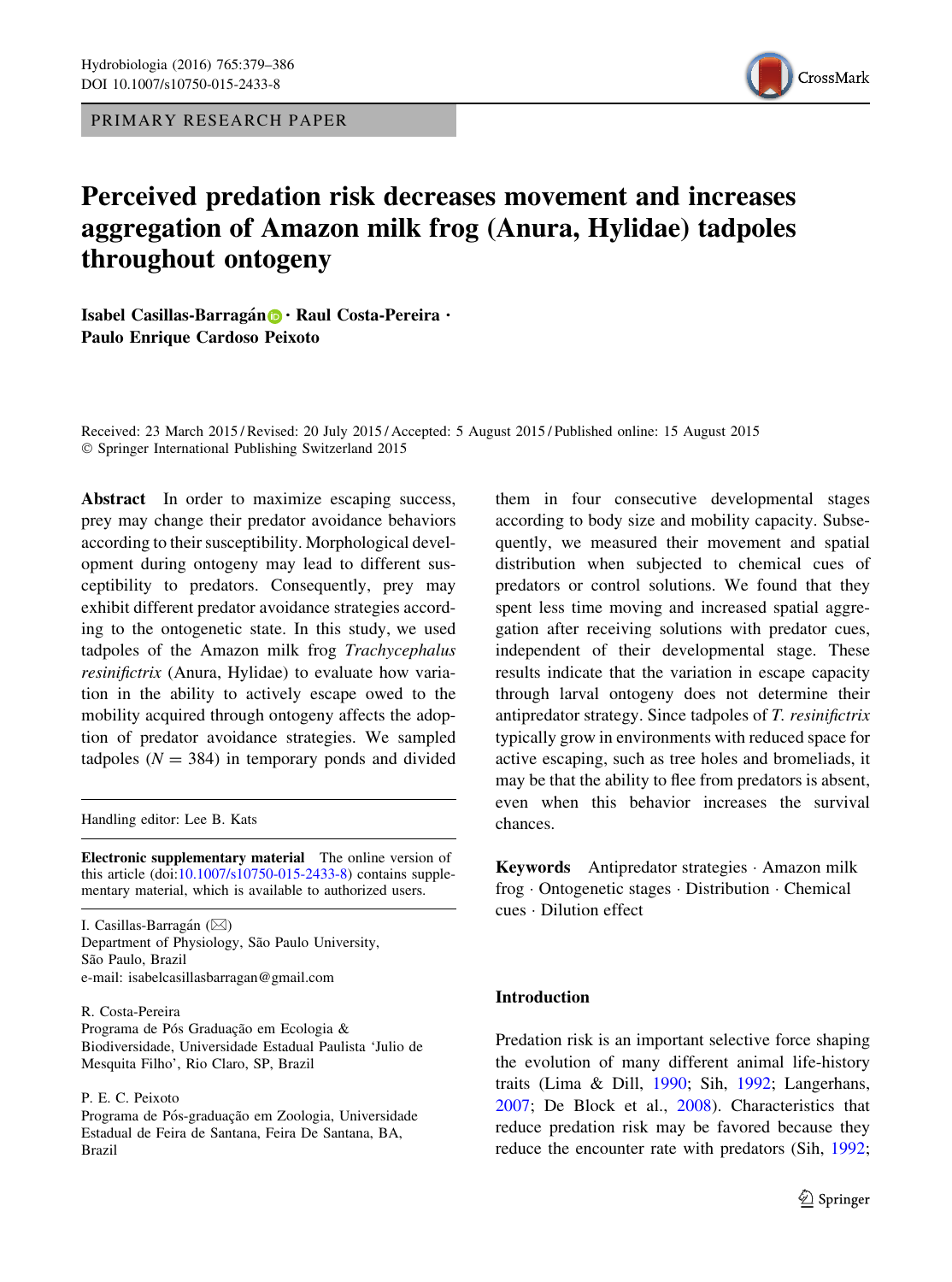Sansom et al., [2009](#page-7-0)) or because they increase the chances of escaping after being detected (Langerhans, [2007\)](#page-6-0). For example, camouflage seems to have evolved in multiple prey species as a strategy to reduce detectability (Thery & Casas, [2002\)](#page-7-0). In the same way, a reduction in foraging activity when predators are nearby may decrease the chances of detection (Sih et al., [2004\)](#page-7-0). On the other hand, prey may increase apparent size (Peckarsky, [1980](#page-7-0); Williams et al., [2000](#page-7-0); Toledo et al., [2011](#page-7-0)), or rely on fastmoving abilities to escape from predators after being detected (Bauwens & Thoen, [1981;](#page-6-0) Irschick & Losos, [1998\)](#page-6-0).

Among species that live in groups, spatial aggregation of individuals may also work as an antipredator strategy (Watt et al., [1997](#page-7-0); Spieler & Linsenmair, [1999;](#page-7-0) Gallie et al., [2001](#page-6-0); Spieler, [2003](#page-7-0)). Aggregations (situation in which individuals remain in close proximity) may decrease predation risk by intimidating predators through coordinated movements, increasing the vigilance efficiency, or reducing the probability of individual detection due to the dilution effect (Davies et al., [2012\)](#page-6-0). The dilution effect is particularly intriguing because this strategy is evolutionary stable only if the increased detection risk of groups of prey is offset by the reduced individual risk of predation (Wrona & Dixon, [1991\)](#page-7-0).

Although aggregation reduces the individual chances of predation, its relative benefits may be surpassed by alternative escaping behaviors. For example, for species with fast-moving abilities, active escape from predators might be more effective to avoid predation than remaining in groups (Lima & Dill, [1990](#page-6-0)). Besides varying among species, escape behaviors may also vary throughout ontogeny, especially in organisms that experience extreme morphological and physiological transformations (Johnson & Sih, [2007;](#page-6-0) Langerhans, [2007](#page-6-0); Hossie & Murray, [2012](#page-6-0)). During relatively slowmoving developmental stages, strategies related to low detectability may be used, such as remaining static. However, with the development of morphological and physiological traits associated with an increase in movement capacity, active escape behaviors after detection of predators should be favored (Martín & López, [2003\)](#page-6-0).

Anurans experience dramatic changes during ontogeny (Fabrezi et al., [2014](#page-6-0)). Furthermore, the kinematics of swimming tadpoles is closely paired to their size and shape (Liu et al., [1997](#page-6-0)). On the initial stages, tadpoles usually have incipient swimming capacity and they often live in groups (McDiarmid & Altig, [1999\)](#page-7-0). As their ontogenetic stage advances, the swimming and breathing structures develop, increasing their mobility, swimming speed, and maneuverability (Wassersug & Sperry, [1977](#page-7-0); Huey, [1980](#page-6-0)). Thus, the morphological variation through ontogenetic stages on tadpoles may lead to different susceptibility to predators (Azevedo-Ramos & Magnusson, [1999\)](#page-6-0) and to the adoption of different predator avoidance strategies (Crump, [1984;](#page-6-0) Dayton et al., [2005;](#page-6-0) Jara & Perotti, [2009\)](#page-6-0).

In this study, we used tadpoles of Amazon milk frog Trachycephalus resinifictrix (Goeldi, 1907) to evaluate how variation in mobility capacity through ontogeny affects the adoption of different predator avoidance strategies. This species has been previously reported to occur in phytotelmata, such as ground bromeliads (Hero, [1990\)](#page-6-0) and tree holes (Schiesari et al., [2003](#page-7-0)). Tree holes, in particular, have been identified as calling, breeding, and developmental sites for this frog. In this habitat, they apparently face a low predation pressure and, probably due to the low nutrient availability, tadpoles usually feed on eggs from subsequent clutches (Schiesari et al., [2003](#page-7-0)). However, different from these descriptions, we recently found populations of this species occurring in temporary ponds in Central Amazon Forest. Such places often present greater area and higher predation pressure than the previously reported habitats for this species. Because predators in temporary ponds are often sit-and-wait invertebrates, tadpoles with better mobility capacity located in these areas should be likely to show active responses to predatory attempts (Wellborn et al., [1996\)](#page-7-0).

Because the swimming ability of tadpoles increases during their development (Landberg & Azizi, [2010\)](#page-6-0) and because tadpoles present in temporary ponds may face greater predation pressure than in tree holes, we hypothesized that individuals in early developmental stages preferentially aggregate under predation risk, but change to active escape in the latter stages of development. If this hypothesis is true, we expect that recently hatched tadpoles will reduce their distance to conspecifics and their movement after receiving cues of predator presence, while individuals near the adult stage will increase their distance to conspecifics and their movement after perceiving predation risk.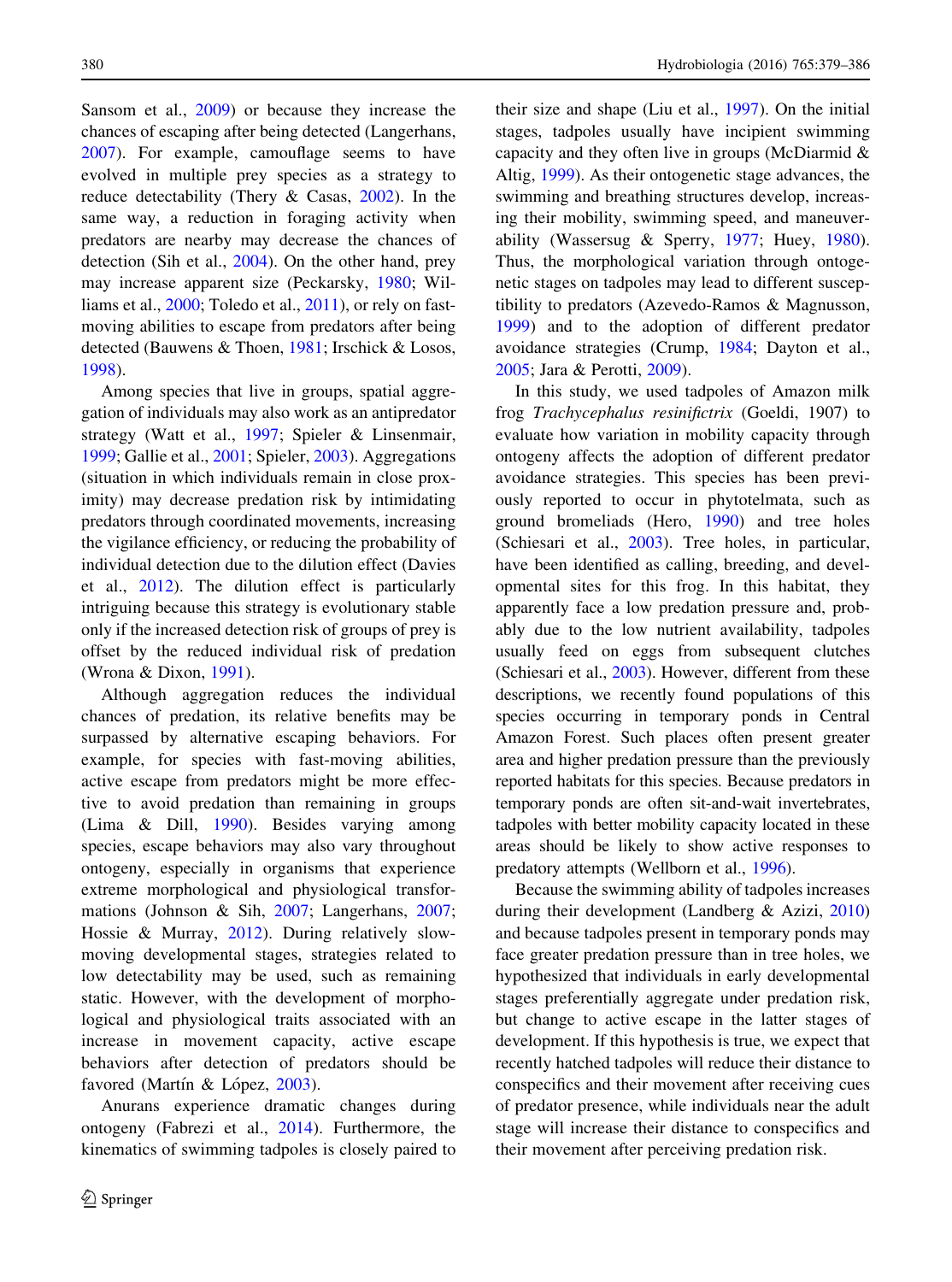# Materials and methods

#### Study area

We carried out the experiment in November 2014, in Reserva 1501 (Km 41) (02°24'S; 59°43'W), ARIE-PDBFF (Biological Dynamics of Forest Fragments Project), in the Central Amazon Forest, approximately 80 km north from Manaus, Amazonas, Brazil. It is a primary tropical rainforest characterized by annual average temperatures of  $27^{\circ}$ C and annual average precipitation of 1900–2500 mm (Bierregaard Jr. et al., [1992\)](#page-6-0).

We collected tadpoles of the Amazon milk frog T. resinifictrix from temporary ponds located at a sandy road that gives access to the reserve (ponds size ranged from  $1 \times 0.3$  to  $7 \times 3$  m). Each pond contained a high density group of tadpoles organized in polarized schools in similar developmental stage, suggesting that they may belong to a single clutch. Species confirmation was performed by (1) examination of specific larval traits such as the larval tooth formula; and (2) morphological observation of nearly metamorphosed individuals (Gosner stage 44; Gosner, [1960\)](#page-6-0). All traits were compared with the known tadpoles from amazon region (see Hero, [1990](#page-6-0)). Usually, tadpoles of this species develop until metamorphosis in tree holes and bromeliad water (Hero, [1990\)](#page-6-0), making this the first report of clutching of this species on temporary ponds. Our initial observations on natural ponds indicated that individuals in the first developmental stages remained aggregated and motionless. After any disturbance, they scattered, aggregated back, and remained motionless again. Nevertheless, individuals in later stages remained scattered and active, increasing the movement immediately after any disturbance. There were abundant predators in these ponds, such as giant water bugs, odonata larvae, and water spiders.

# Data collection

We sampled tadpoles of T. resinifictrix  $(N = 384)$  in four consecutive ontogenetic stages indicated by increasing body size (stage 1:  $0.27 \pm 0.05$  cm, stage 2:  $0.73 \pm 0.07$  cm, stage 3:  $0.92 \pm 0.15$ , and stage 4:  $2.03 \pm 0.39$  cm; average  $\pm$  SD length) with a sieve of 2 mm net in four temporary ponds. Despite using arbitrary classifications for ontogenetic stages, the differences in body size were clearly related to different developmental stages in regards to morphological structures and swimming behavior. After the experiments, we returned the tadpoles to the sampling ponds.

To evaluate if predation risk affects the movement and aggregation behaviors of tadpoles at different ontogenetic stages, we established experimental arenas in the field near the ponds for each stage. Each arena consisted of 16 plastic plates of 20 cm diameter and 2 cm deep with approximately 100 ml of pond water. Before placing the tadpoles in the plastic plates, we mixed the clutches to remove parental effects on tadpole behavior. Afterwards, we simultaneously placed six larvae of similar sizes and same developmental stage (according to our classification) in the same plate and allowed them to acclimate for 30 min. After acclimation, we recorded the tadpoles' behavior using a camera Fujifilm Finepix S2800 for 30 s. At the end of the recording, we took a snapshot of the tadpoles' positions in each plastic plate. Although the natural aggregations in ponds contained many more individuals than in our experimental setup, we noted that when using groups of six individuals in the plates, the tadpoles exhibited very similar behaviors to the ones observed in the ponds.

After the initial record and snapshot, we alternated the inoculation of different treatments simulating the presence of a predator or a control stimulus (just one treatment per plate). To simulate the presence of a predator, we produced a solution with chemical cues of giant water bugs (Belostomatidae), that is one of the most voracious predators of tadpoles in ponds (Toledo, [2005](#page-7-0)) and frequently found in the study area. To obtain this solution, we maintained ten giant water bugs in 250 ml of water for 24 h before the experiment. We considered treatment as the careful inoculation of 2.0 ml of predator solution on eight plates of each ontogenetic stage, and control as the inoculation of 2.0 ml of filtered water on the other eight plates of each stage. To avoid disturbance effects, we always inoculated the predator or control solutions in the corner of the plates and as far as possible from any tadpole. Immediately after each inoculation, we repeated the video recording and snapshot procedures. We considered each plate of six larvae as a single replicate (totaling eight replicates per treatment). We conducted all experiments in the afternoon (3 pm) on two consecutive days that had similar climatic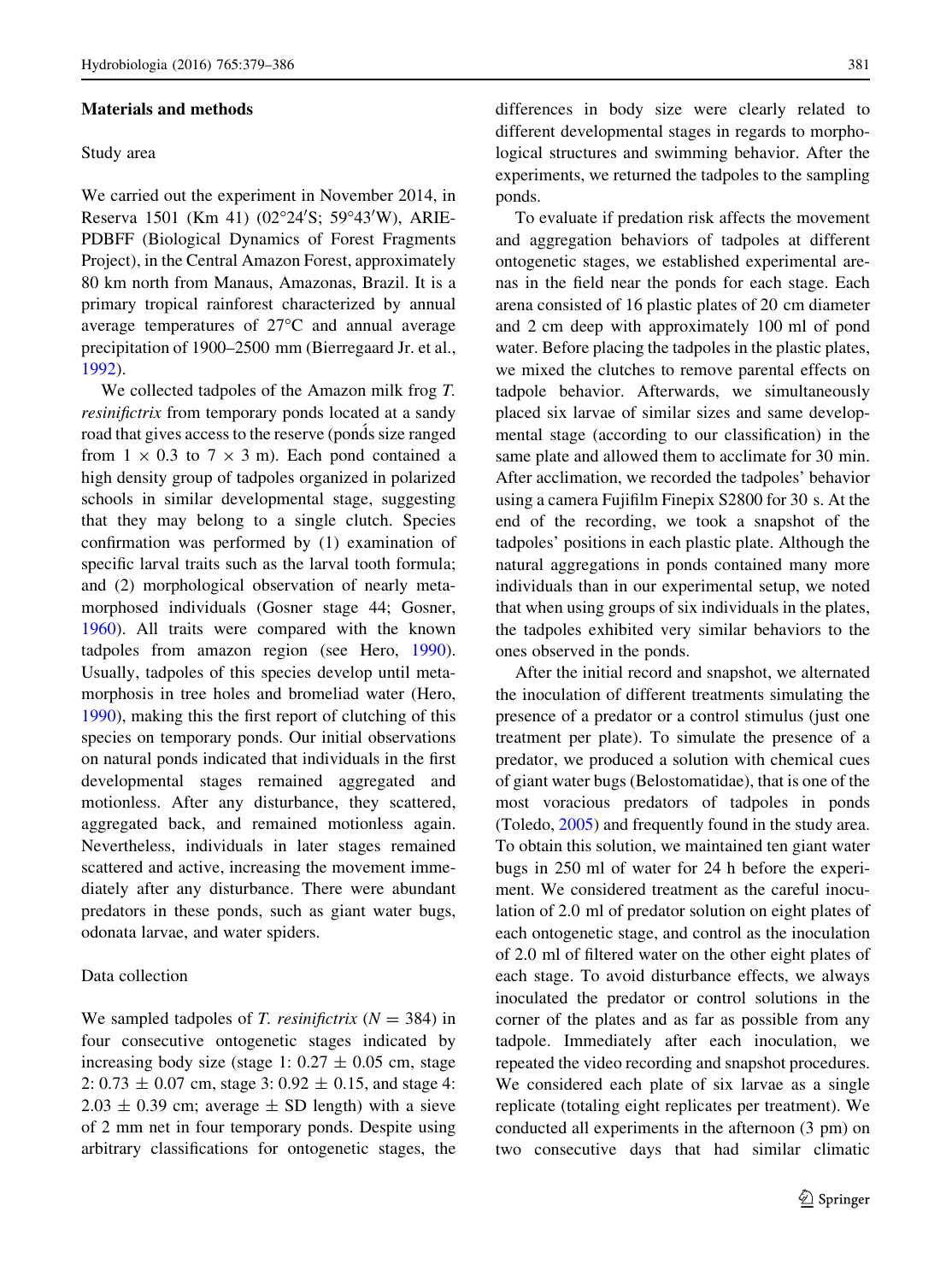conditions, avoiding possible alterations in tadpoles activity associated with variations in temperature and circadian rhythms between samples. In addition, we never used individuals in more than one test.

## Movement data

To quantify changes in movement of the tadpoles under predation risk, we measured the time spent in movement by at least one individual using the recordings taken before and after the inoculation of the solution (treatment or control). Then, we calculated the difference between the time spent in movement before and after the solution inoculation. In this way, positive values for the difference of the time spent in movement before and after treatment indicate that the larvae increased the movement after the inoculation.

Given that the tadpoles acquire higher mobility capacity along their development (Wassersug & Sperry, [1977](#page-7-0); Huey, [1980\)](#page-6-0) and that they are able to recognize predator chemical cues (Kiesecker et al., [1996\)](#page-6-0), our expectation was that tadpoles in later developmental stages would mainly rely on active escape. Consequently, we expected that larvae in the initial developmental stages would show negative values for time spent in movement after the inoculation of the solution containing predator cues and no difference when the inoculation contained only water. This difference would turn to positive values for tadpoles in the latter developmental stages.

#### Distribution data

To assess changes in aggregation of the tadpoles under predation risk, we measured the area occupied by each tadpoles' group using the snapshots taken before and after inoculation of the treatment or control solutions. For each snapshot, we marked the position of each individual tadpole and then calculated the area of the minimum polygon formed by the six tadpoles in each plate using the Image J software (version 1.48v; Schneider et al., [2012](#page-7-0)). Then, we calculated the difference between the area of the polygons conformed by the position of the individuals before and after the inoculation of treatment or control solutions. Negative values for the difference between the areas of the polygons before and after treatment would indicate that the larvae decreased aggregation after solution

inoculation, while positive values would indicate that they increased aggregation.

Given that tadpoles acquire higher movement abilities throughout their development, our expectation was that tadpoles in the final developmental states would show decreased aggregation under predation risk. Consequently, we expected that the difference in polygons areas before and after the inoculation of the predation solution to be positive when compared to the control for tadpoles in the initial developmental stages. This difference should turn to negative for tadpoles at the final developmental stages (Fig. [1](#page-4-0)).

## Statistical analysis

We investigated changes on movement and aggregation of the tadpoles in response to the risk of predation using factorial ANOVA. We considered the ontogenetic stage (3 levels), treatment (2 levels) and their interaction as the explanatory variables and time spent moving as the response variables. We did not include the first stage in the movement time analyses because at this stage the movement time was always 0. In order to discern the differences between stages that moved, we removed this stage for the statistical analysis to avoid significant results derived only to the effect of the first stage. For the second analysis, we considered the ontogenetic stage (4 levels), treatment (2 levels) and their interaction as the explanatory variables and the polygon area formed by tadpoles as the response variable. We considered the level of significance  $\alpha \leq 0.05$ , and performed all statistics analyses using R. According to the visual inspection of residuals, the data followed all test assumptions (Quinn & Keough, [2002\)](#page-7-0).

# Results

In the experimental arenas, tadpoles behaved in a similar way that we observed in natural ponds. After acclimation, tadpoles became motionless in the bottom of the plates. In this position, they sometimes moved the end of their tails, but without any evident displacement. No individual showed any signs of injury or oxygen depletion like putting their mouths outside the water. After the inoculation of predator solution, the time spent moving by tadpoles was reduced independently of their developmental stage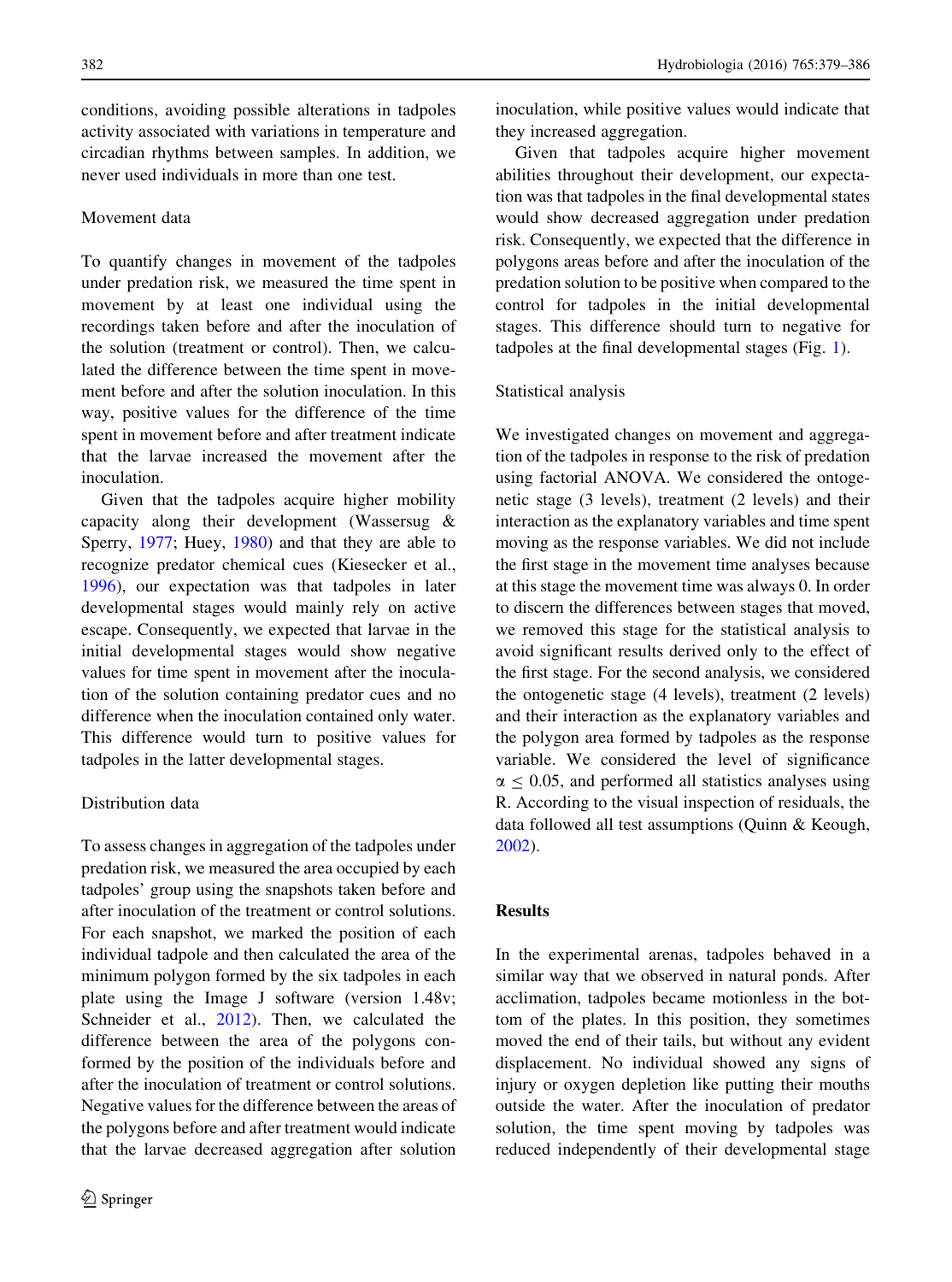<span id="page-4-0"></span>Fig. 1 Schematic representation of the methods used to experimentally measure the variation in the movement (using footage) and aggregation (using photographs) of Trachycephalus resinifictrix tadpoles in the presence or absence of predation risk



Table 1 ANOVA models showing the effects of ontogenetic stage (four ontogenetic classes) and treatment (control, predation risk) on aggregation and movement time of tadpoles of Trachycephalus resinifictrix

| Effect                      | d f.                        | F     |       |
|-----------------------------|-----------------------------|-------|-------|
| $\Delta$ aggregation area   |                             |       |       |
| Ontogenetic stage $(O)$     | 3                           | 0.471 | 0.703 |
| Treatment $(Tr)$            | 1                           | 3.843 | 0.054 |
| Interaction $(Tr \times 0)$ | 3                           | 0.377 | 0.769 |
| Residual                    | 66                          |       |       |
| $\Lambda$ movement time     |                             |       |       |
| Ontogenetic stage $(O)$     | 2                           | 2.525 | 0.093 |
| Treatment $(Tr)$            | 1                           | 9.407 | 0.004 |
| Interaction $(Tr \times 0)$ | $\mathcal{D}_{\mathcal{L}}$ | 0.259 | 0.773 |
| Residual                    | 40                          |       |       |

(Table 1). Pooling all stages together, individuals spent 6.73  $\pm$  6.46 s (mean  $\pm$  SE) less time moving after receiving a solution with predator cue, while they spent  $0.29 \pm 9.74$  s more after receiving the control treatment. In the same way, independent of their developmental stage, the reduction in the area of the positional polygon formed by tadpoles groups was greater after receiving a predator cue

 $(12.4 \pm 27.5 \text{ cm}^2)$ , in comparison to the area reduction observed after receiving the control solution  $(0.52 \pm 23.2 \text{ cm}^2)$  (Table 1).

# **Discussion**

We found that tadpoles of T. *resinifictrix* spent less time moving and reduced the distance among individuals after receiving a solution containing predator cues. These results indicate that tadpoles of Amazon milk frog are, in fact, able to detect chemical cues of predators in the water and choose to aggregate and remain motionless. This pattern occurred even among individuals in advanced developmental stages that presented higher swimming capacity. Consequently, the improvement in alternative predator escaping behaviors was insufficient to trigger changes in the antipredator strategy.

The reduced movement after perceiving higher predation risk is widespread among anurans (Skelly, [1994;](#page-7-0) Nicieza, [1999;](#page-7-0) Laurila, [2000;](#page-6-0) Gallie et al., [2001](#page-6-0); Bridges, [2002](#page-6-0); Mathis et al., [2003](#page-6-0)). This behavioral strategy may decrease the detection rates because the tadpoles' predators are usually visually oriented (e.g., odonata larvae) or use water vibrations to perceive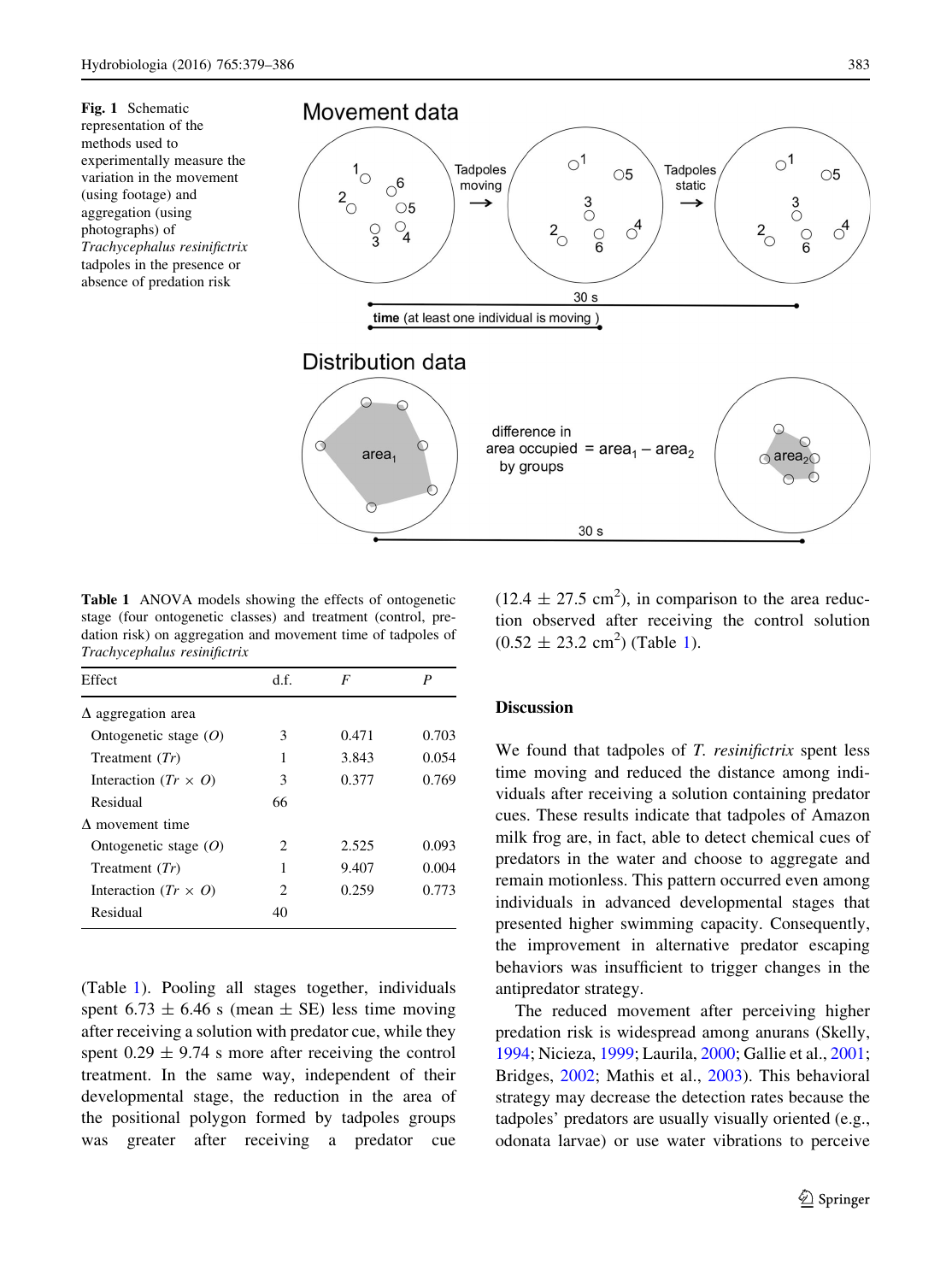prey, particularly for individuals that occur in temporary ponds (Persons, [1999\)](#page-7-0). In fact, we observed many predator species that rely on visual (i.e., odonata larvae) or vibrational (i.e., aquatic spiders) cues to forage. In such environments, active escape from one predator may propagate water vibrations or increase the chance of visual detection by additional predators (Bleckmann & Lotz, [1987](#page-6-0)). Furthermore, temporary ponds are also more prone to desiccation, which shrinks water volume and limits the space available for escaping (Skelly, [1996;](#page-7-0) De Block et al., [2008\)](#page-6-0).

The tendency to aggregate may explain why individuals reduced movement and indicated that individuals of T. resinifictrix may also benefit from the dilution effect. Aggregations may incur additional benefits such as increased vigilance or group defense (Davies et al., [2012](#page-6-0)). However, none of the other possible advantages of aggregation to avoid predation seem to explain aggregation of tadpoles in our studied system. Given that the water in ponds is highly turbid, the increased vigilance and the coordinated group movements may not decrease the predation risk to tadpoles (McDiarmid & Altig, [1999](#page-7-0)). Such prey strategies are effective when predators are able to see many preys together (Pritchard, [1965](#page-7-0)). Nevertheless, even the dragonfly larvae must be near tadpoles to detect them visually. Consequently, it is probable that the main advantage in the aggregation occurs because predators may attack any individual in the group. Consequently, the greater the group, the lower the probability of individual predation (Wrona & Dixon, [1991\)](#page-7-0). If escape strategies that rely on rapid movement are less efficient due to low space available and the presence of different predator species with distinct hunting strategies (e.g., Relyea, [2001](#page-7-0)), aggregations may be the most profitable predator avoidance strategy throughout all ontogenetic development.

Because the efficiency of the dilution effect depends on the number of individuals that form the group, it may be less efficient for tadpoles in latter developmental stages. Probably, the aggregations of tadpoles in later stages of development are smaller in number in comparison to other ontogenetic stages due to a natural cumulative effect of mortality with increasing age (Kirkwood & Holliday, [1979\)](#page-6-0). Furthermore, older tadpoles have a higher probability of detection due to their greater size. Consequently, unless greater size reduces the number of potential predators (Tejedo, [1993\)](#page-7-0), older tadpoles may face

higher predation pressure than younger and smaller ones. Therefore, it seems intriguing that they exhibited the same predator avoidance strategies observed in individuals in early developmental stages. It is possible that their predator avoidance strategies are not flexible (Sih et al., [2004](#page-7-0)). If this is the case, the antipredatory behaviors observed may be a unique strategy that has different efficiencies under distinct ontogenetic stages. Perhaps, it represents the option that maximizes survivorship at the end of the whole development, even if it is not the most profitable one for specific stages. Alternatively, it is important to note that T. resinifictrix tadpoles typically occur in tree holes (Hero, [1990](#page-6-0)), which represent areas with restricted space for active escaping and probably low predation pressure. In fact, tree holes seem to be the main reproductive site for this species and territorial adult males are often found defending these areas (Schiesari et al., [2003](#page-7-0)). Since males defend territories associated with tree holes, it is possible that tadpoles found in ponds were laid by females that mated with males that adopted an alternative mate-locating tactic. On the other hand, hylids females could also show plasticity in oviposition (Touchon & Warkentin, [2008\)](#page-7-0), and temporary pounds could be the opportunity to nest in an alternative place when the preferred clutching site is limited. If one or both situations are true, tadpoles in ponds may lack the ability to change the behavior according to their swimming capacity because they are an example of a population that evolved in a habitat with low predation pressure.

One of the immediate consequences for individuals that reduce activity when predators are nearby is the concomitant reduction in foraging activity (Verdolin, [2006\)](#page-7-0). Our results indicated that this might occur in T. resinifictrix. Consequently, individuals of this species may face a trade-off between foraging needs and predator avoidance. Such demand may be particularly important for individuals that occur in temporary ponds, since in this habitat they may suffer a higher rate of predation.

## Conclusion

Tadpoles of the Amazon milk frog choose to aggregate and remain motionless under predation risk independent of their developmental stage. The improvement in swimming performance does not trigger any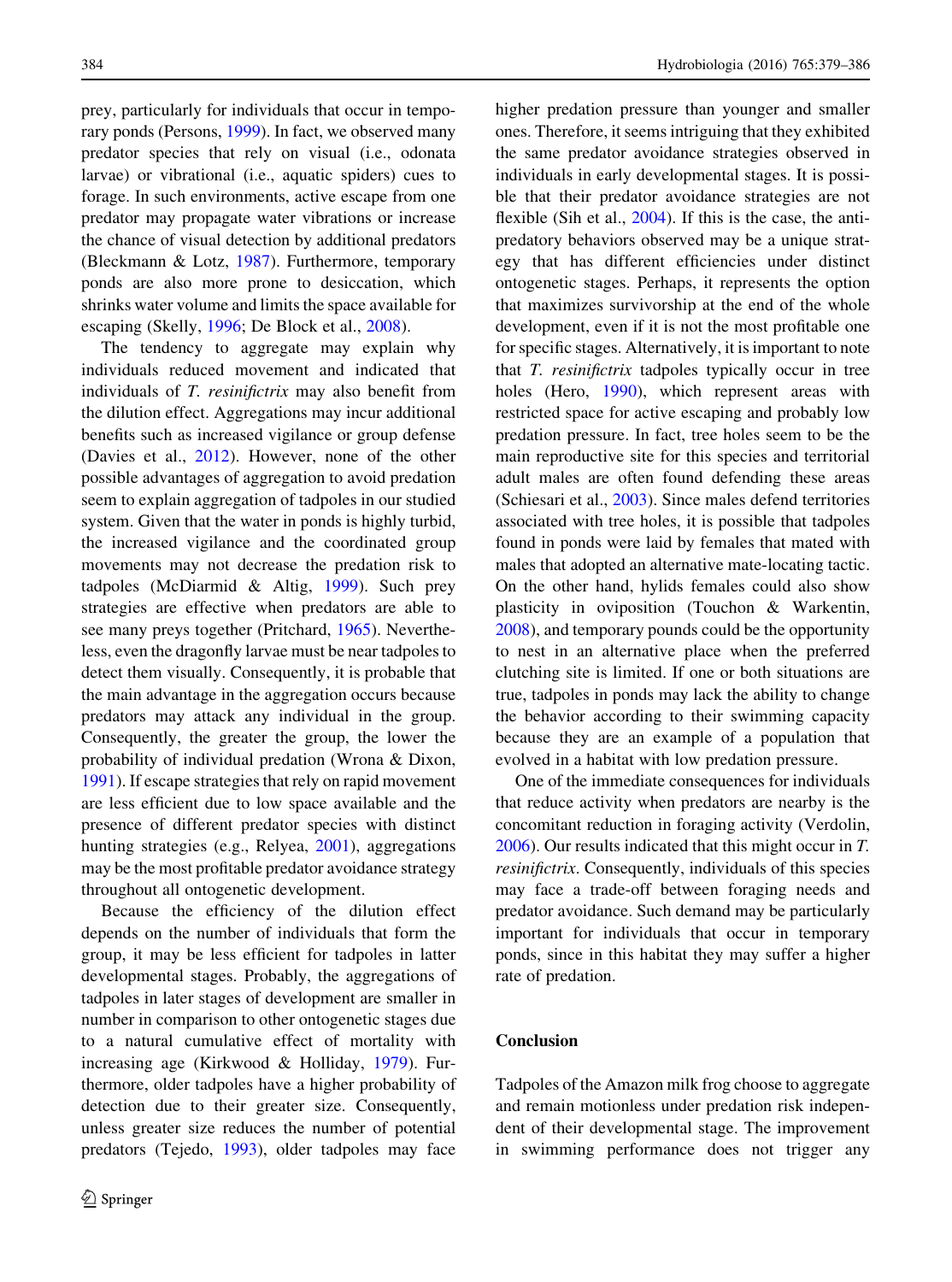<span id="page-6-0"></span>alternative escaping behavior and the tendency of tadpoles to show a greater spatial aggregation after perceiving predator cues indicates that individuals of T. resinifictrix may benefit from the dilution effect. Perhaps, the adoption of active escaping increases the chances of detection by non-visual predators. Alternatively, it may be that tadpoles of this species lack the ability to change their behavior according to their developmental stages because they originally evolved in restricted habitats with low predation pressure.

Acknowledgments We would like to thank the anonymous reviewers for their valuable comments and their contribution to the discussion and further improvement of this manuscript. We would like to thank Pedro Henrique do Santos Dias for the species identification and his valuable comments about the natural history of tree frogs. IC is grateful to the EFA Committee to give me the opportunity to carry out my research in the Reserva ARIE-PDBFF (Biological Dynamics of Forest Fragments Project), in the Central Amazon Forest. This is the study No. 677 of the PDBFF - INPA/STRI. I would like to thank all my colleagues and teachers for their priceless contribution from the idea conception until the fieldwork and further discussion of the ideas. I am also grateful to the CNPq (Conselho Nacional de Pesquisa) for grant #2449505 721687633. RC is grateful to Fundação de Amparo à Pesquisa do Estado de São Paulo for grant #2014/20924-5.

## References

- Azevedo-Ramos, C. & W. E. Magnusson, 1999. Tropical tadpole vulnerability to predation: association between laboratory results and prey distribution in an Amazonian savanna. Copeia 1999: 58–67.
- Bauwens, D. & C. Thoen, 1981. Escape tactics and vulnerability to predation associated with reproduction in the lizard Lacerta vivipara. Journal of Animal Ecology 50: 733–743.
- Bierregaard Jr., R. O., T. E. Lovejoy, V. Kapos, A. A. dos Santos & R. W. Hutchings, 1992. The biological dynamics of tropical rainforest fragments. BioScience 42: 859–866.
- Bleckmann, H. & T. Lotz, 1987. The vertebrate-catching behaviour of the fishing spider Dolomedes triton (Araneae, Pisauridae). Animal Behaviour 35: 641–651.
- Bridges, C. M., 2002. Tadpoles balance foraging and predator avoidance: effects of predation, pond drying, and hunger. Journal of Herpetology 36: 434–627.
- Crump, M. L., 1984. Ontogenetic changes in vulnerability to predation in tadpoles of Hyla pseudopuma. Herpetologica 40: 265–271.
- Davies, N. B., J. R. Krebs & S. A. West, 2012. An Introduction to Behavioural Ecology. Wiley, Hoboken, NJ.
- Dayton, G. H., D. Saenz, K. A. Baum, R. B. Langerhans & T. J. DeWitt, 2005. Body shape, burst speed and escape behavior of larval anurans. Oikos 111: 582–591.
- De Block, M., M. A. McPeek & R. Stoks, 2008. Life-history evolution when Lestes damselflies invaded vernal ponds. Evolution 62: 485–493.
- Fabrezi, M., A. Manzano, V. Abdala & F. Lobo, 2014. Anuran locomotion: ontogeny and morphological variation of a distinctive set of muscles. Evolutionary Biology 41: 308–326.
- Gallie, J. A., R. L. Mumme & S. A. Wissinger, 2001. Experience has no effect on the development of chemosensory recognition of predators by tadpoles of the American toad, Bufo americanus. Herpetologica 57: 376–383.
- Gosner, K. L., 1960. A simplified table for staging anuran embryos and larvae with notes on identification. Herpetologica 16: 183–190.
- Hero, J. M., 1990. An illustrated key to tadpoles occurring in the central amazon rain-forest, Manaus, Amazonas, Brasil. Amazoniana 11: 201–262.
- Hossie, T. J. & D. L. Murray, 2012. Assessing behavioural and morphological responses of frog tadpoles to temporal variability in predation risk. Journal of Zoology 288: 275–282.
- Huey, R. B., 1980. Sprint velocity of tadpoles (Bufo boreas) through metamorphosis. Copeia 3: 537–540.
- Irschick, D. J. & J. B. Losos, 1998. A comparative analysis of the ecological significance of maximal locomotor performance in caribbean Anolis lizards. Evolution 52: 219–226.
- Jara, F. G. & M. G. Perotti, 2009. Toad tadpole responses to predator risk: ontogenetic change between constitutive and inducible defenses. Journal of Herpetology 43: 82–88.
- Johnson, J. C. & A. Sih, 2007. Fear, food, sex and parental care: a syndrome of boldness in the fishing spider, Dolomedes triton. Animal Behaviour 74: 1131–1138.
- Kiesecker, J. M., D. P. Chivers & A. R. Blaustein, 1996. The use of chemical cues in predator recognition by western toad tadpoles. Animal Behaviour 52: 1237–1245.
- Kirkwood, T. B. L. & R. Holliday, 1979. The evolution of ageing and longevity. Proceedings of the Royal Society of London B: Biological Sciences 205: 531–546.
- Landberg, T. & E. Azizi, 2010. Ontogeny of escape swimming performance in the spotted salamander. Functional Ecology 24: 576–587.
- Langerhans, R., 2007. Evolutionary consequences of predation: avoidance, escape, reproduction, and diversification. In Elewa, A. (ed.), Predation in Organisms: A Distinct Phenomenon. Springer-Verlag, Heidelberg: 117–220.
- Laurila, A., 2000. Behavioural responses to predator chemical cues and local variation in antipredator performance in Rana temporaria tadpoles. Oikos 88: 159–168.
- Lima, S. L. & L. M. Dill, 1990. Behavioral decisions made under the risk of predation: a review and prospectus. Canadian Journal of Zoology 68: 619–640.
- Liu, H., R. Wassersug & K. Kawachi, 1997. The three-dimensional hydrodynamics of tadpole locomotion. The Journal of Experimental Biology 200: 2807–2819.
- Martín, J. & P. López, 2003. Ontogenetic variation in antipredator behavior of Iberian rock lizards (Lacerta monticola): effects of body-size-dependent thermal-exchange rates and costs of refuge use. Canadian Journal of Zoology 81: 1131–1137.
- Mathis, A., K. L. Murray & C. R. Hickman, 2003. Do experience and body size play a role in responses of larval ringed salamanders, Ambystoma annulatum, to predator kairomones? Laboratory and field assays. Ethology 109: 159–170.